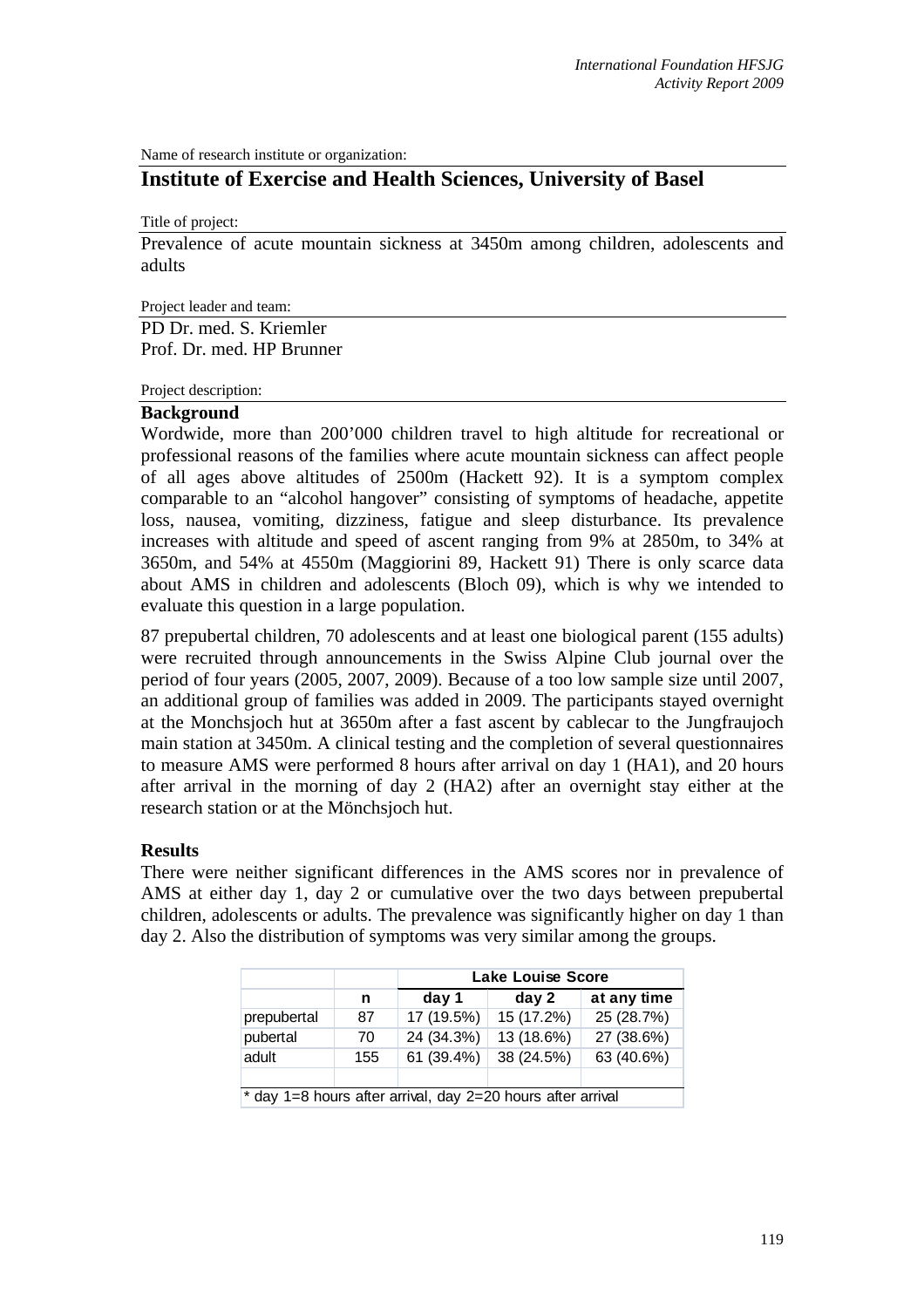

This is the first scientific report of this size testing the prevalence and severity of AMS among different age groups in such a large cohort. We are now planning to testing whether there are gender differences in AMS and whether there is a familial predisposition of developing AMS.

## Key words:

acute mountain sickness, high altitude, children, adolescents

Scientific publications and public outreach 2009:

## **Refereed journal articles**

Bloch J, Duplain H, Rimoldi SF, Stuber T, Kriemler S, Allemann Y, Sartori C, Scherrer U.Prevalence and time course of acute mountain sickness in older children and adolescents after rapid ascent to 3450 meters. Pediatrics. 2009 Jan;123(1):1-5.

Kriemler S, Jansen C, Linka A, Kessel-Schaefer A, Zehnder M, Schürmann T, Kohler M, Bloch K, Brunner-La Rocca HP. Higher pulmonary artery pressure in children than in adults upon fast ascent to high altitude. Eur Respir J. 2008 Sep;32(3):664-9. Epub 2008 Apr 16.

Kohler M, Kriemler S, Wilhelm EM, Brunner-LaRocca H, Zehnder M, Bloch KE. Children at high altitude have less nocturnal periodic breathing than adults. Eur Respir J. 2008 Jul;32(1):189-97. Epub 2008 Feb 20.

## **Book sections**

Kriemler S. Kinder in der Höhe. In: Brunella A et al (eds). Gebirgsmedizin – ein Wegweiser. Schweiz. Alpenclub Verlag, Bern (in press)

Kriemler S. Frauen in der Höhe. In: Brunella A et al. (eds). Gebirgsmedizin – ein Wegweiser. Schweiz. Alpenclub Verlag, Bern (in press)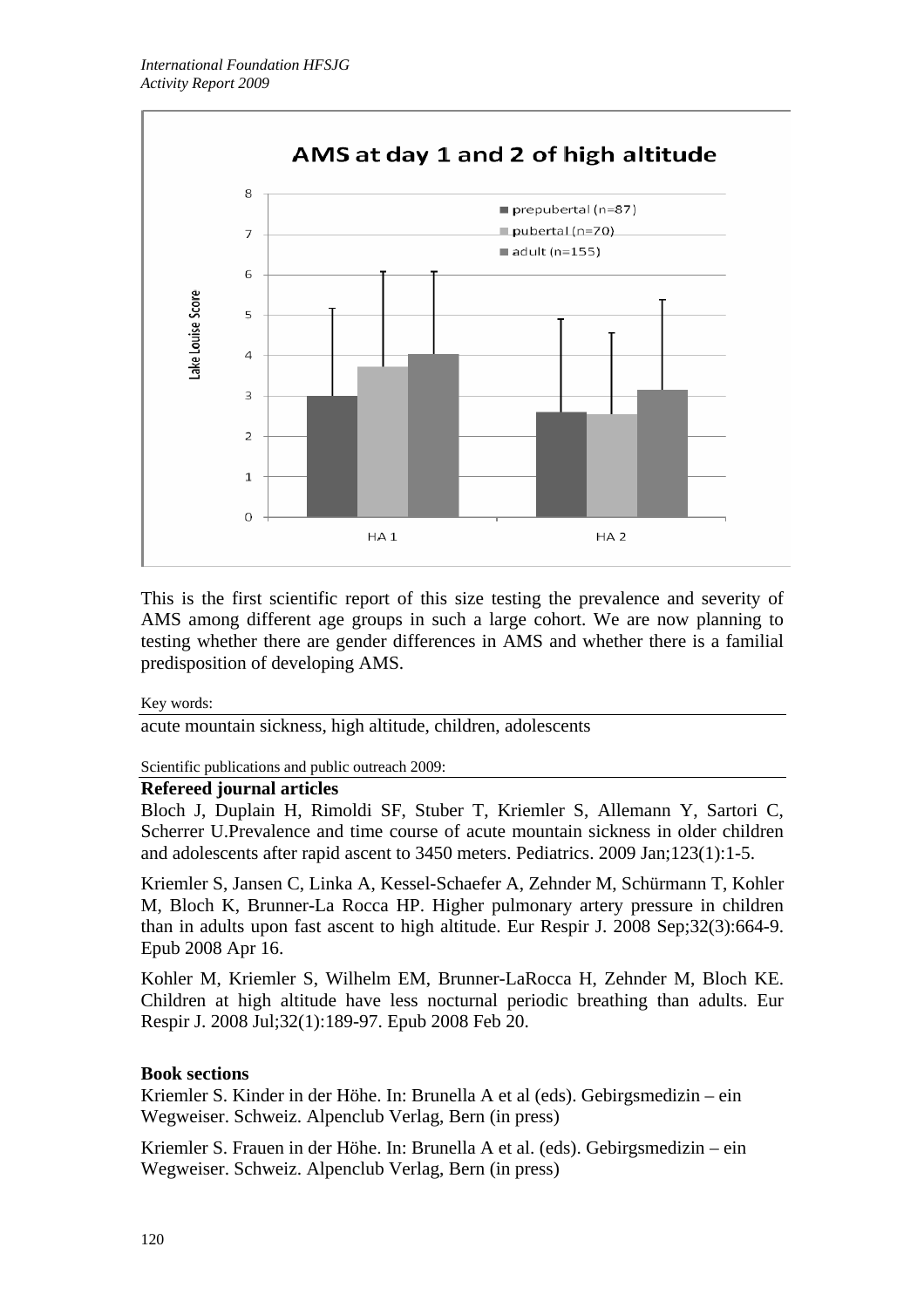# **Theses**

Keller, M., Prevalence and severity of acute mountain sickness at 3450m among children, adolescents and adults. Master thesis, Institute of Exercise and Health Sciences, University of Basel, (ongoing).

Flubacher, M., Gender differences and familial disposition of acute mountain sickness. Master thesis, Institute of Exercise and Health Sciences, University of Basel, (ongoing).

# **Radio and television**

Forschung auf 3650 Meter über Meer. DRS1 Wissen aktuell: 24.9.2009, 14.40-14.45 Uhr, DRS 1.

Address:

Institute of Exercise and Health Sciences University of Basel St. Jakobturm, Birsstr. 320b 4052 Basel

Contacts:

PD Dr. med. S. Kriemler Tel.: +41 61 377 87 36 Fax: +41 61 377 87 58 e-mail: susi.kriemler@unibas.ch URL: http://issw.unibas.ch/